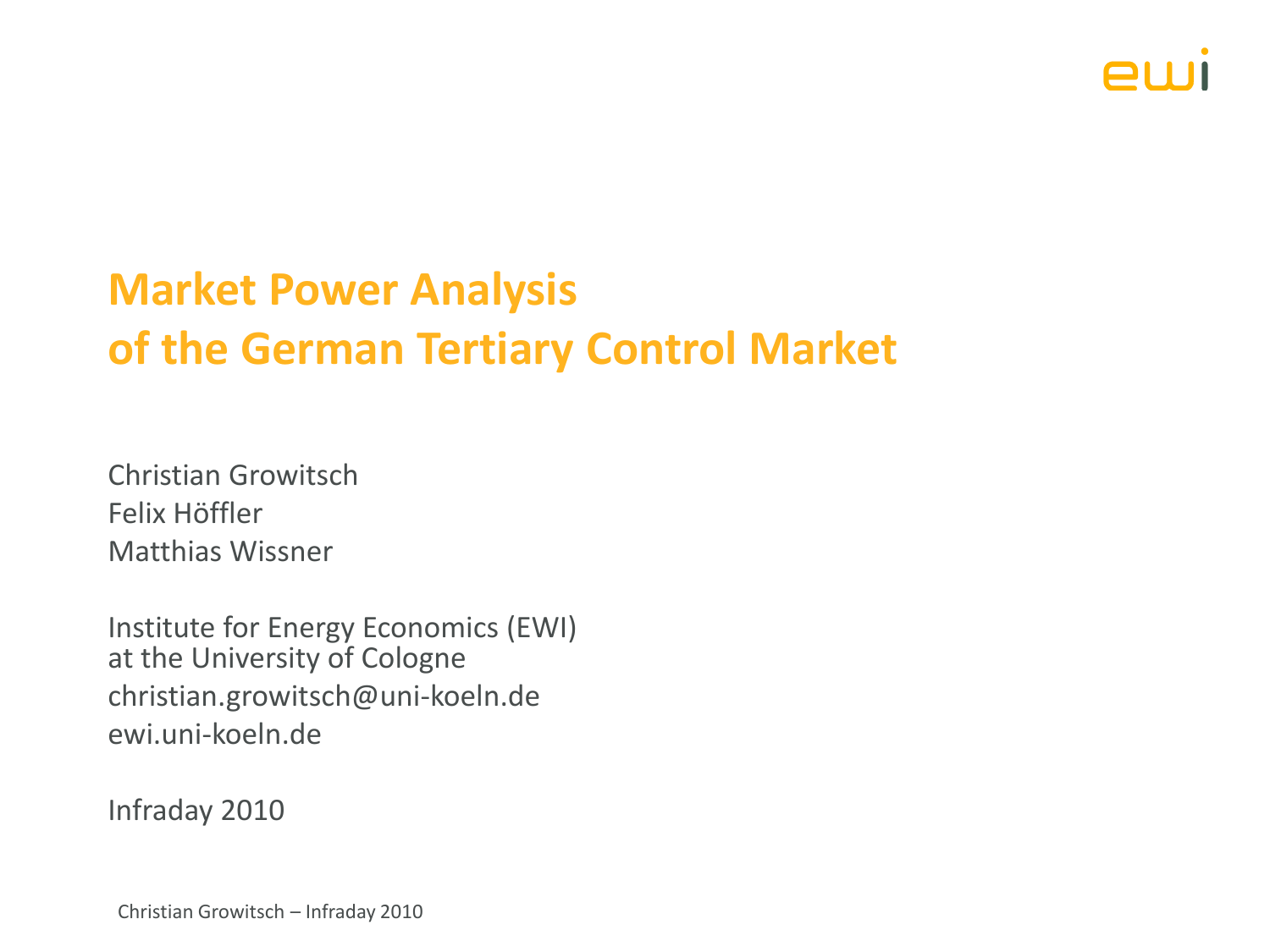

## **Outline**

- Introduction and problem definition
- Institutional framework
- Economic theory
- Empirical analysis
- Conclusions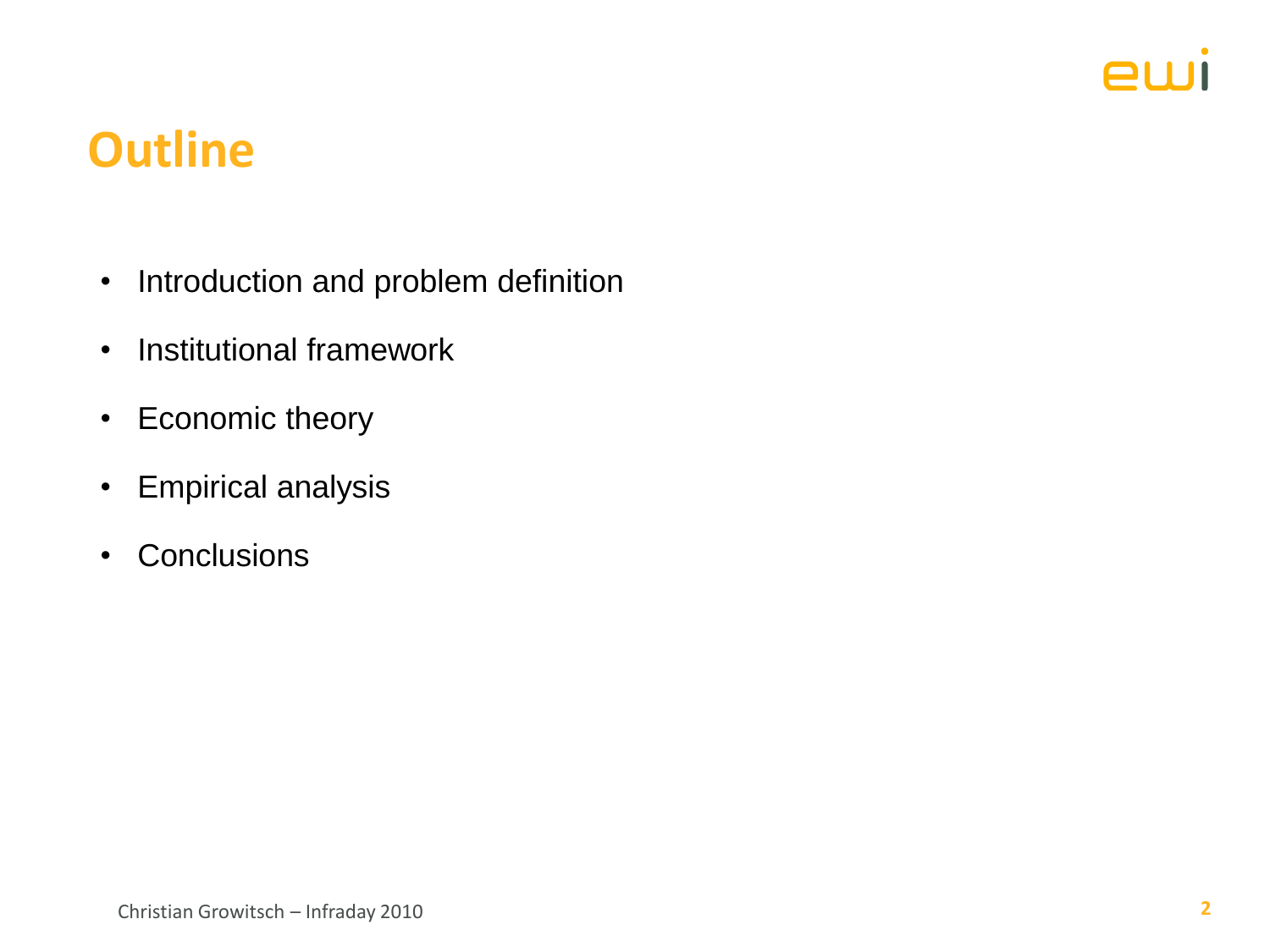

## **Introduction and problem definition**

- Economics of the power reserves market
	- Possible disadvantages for consumers: balancing energy costs passed to consumers via network charges
	- Potential barriers to entry for the energy market: new / small providers may be discriminated by integrated incumbents
- Research question:
	- Has market power been exercised on the German tertiary control market in 2008?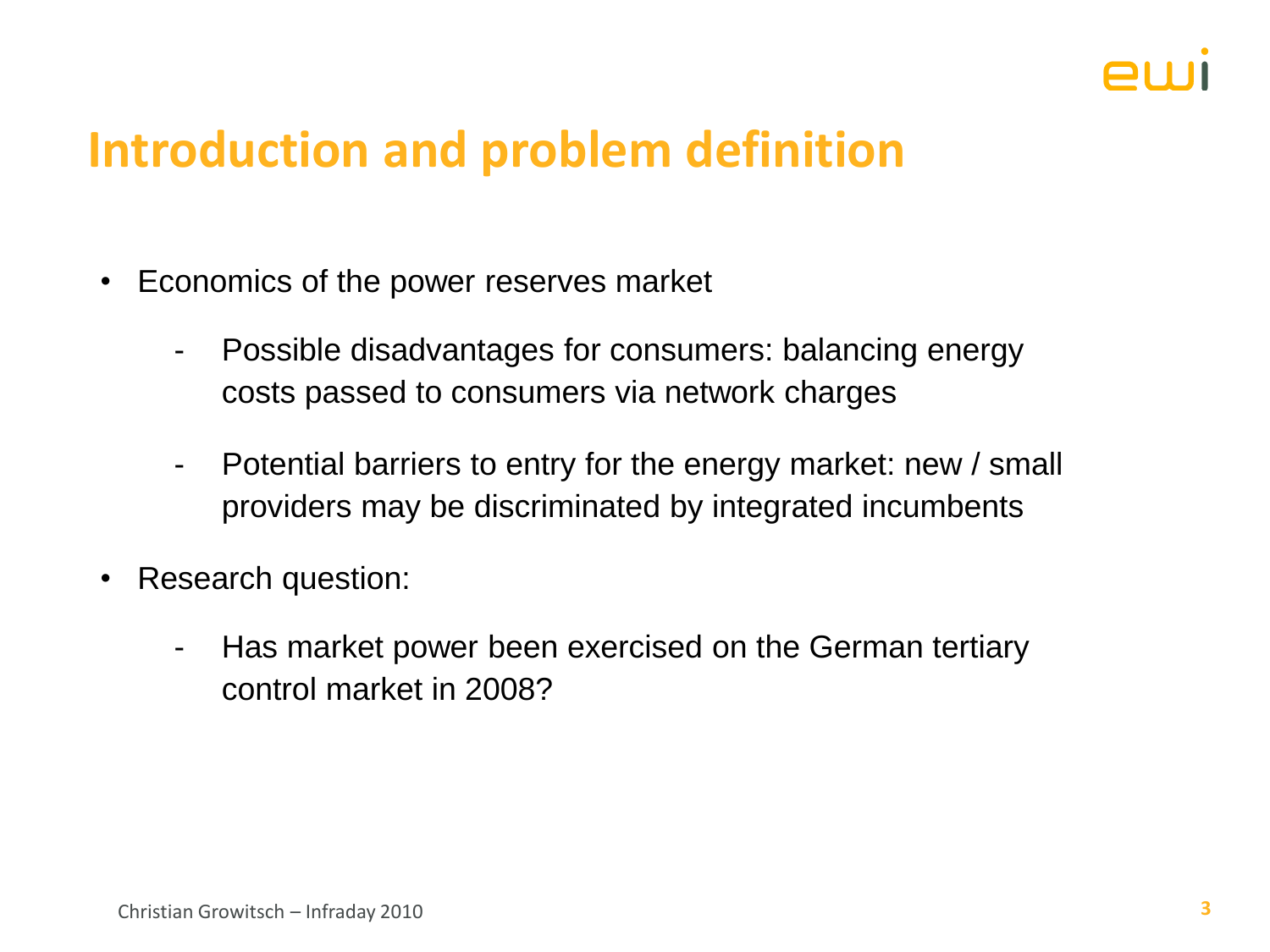

# **Institutional framework**

### **Balancing Energy**

- Electricity storage possibilities are limited.
- Deviations from energy supply and demand due to frequency fluctuations (varying demand, blackouts, feed-in of wind energy)
- Different qualities of balancing energy used by TSOs:
	- Primary control power
	- Secondary control power
	- Tertiary reserves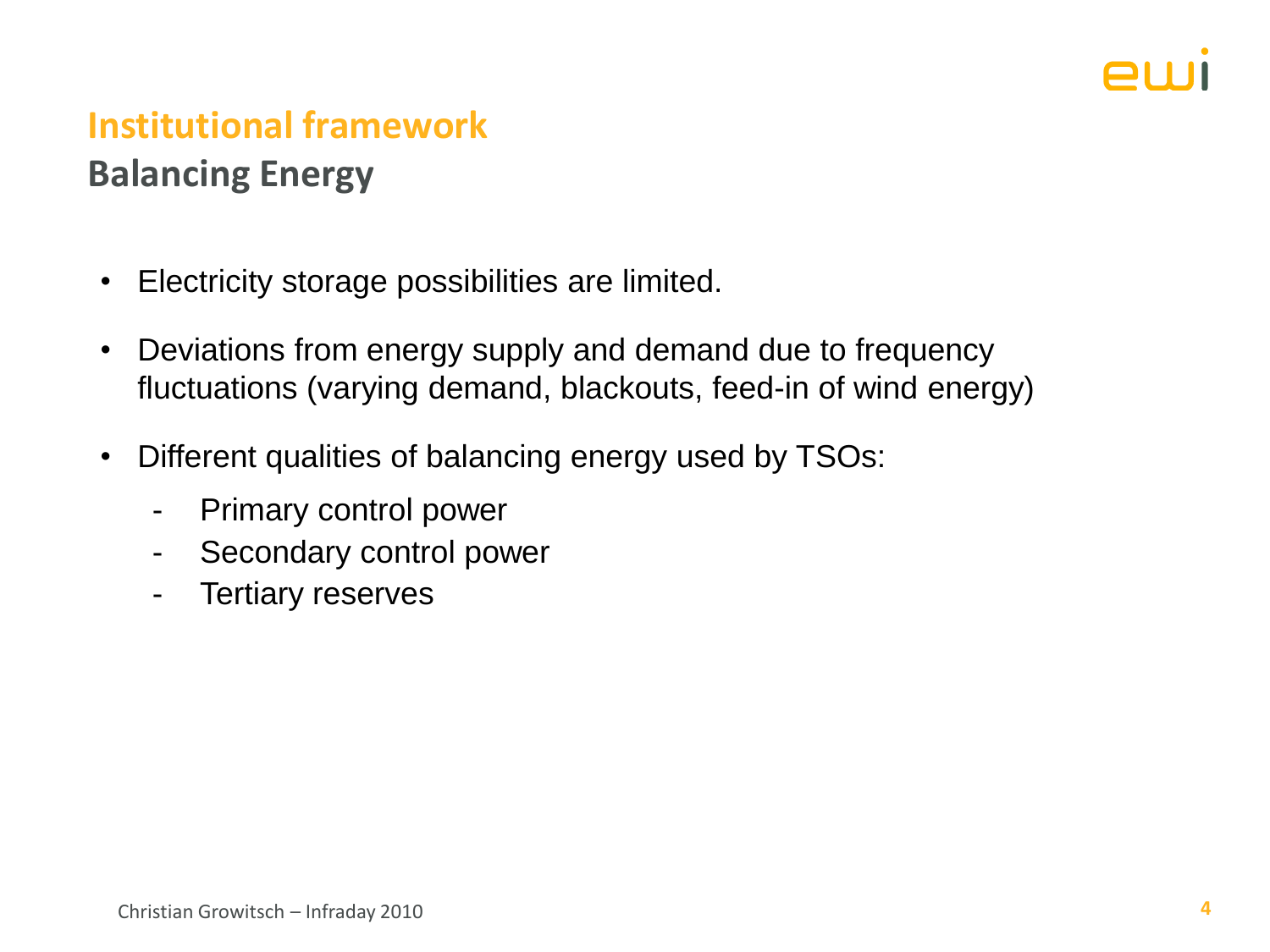

#### **Institutional framework Bidding process**

- Since December 2006: joint and standardised tender auction for tertiary reserves energy by transmission system operators.
- Processing via internet platform "www.regelleistung.net"
- Standardisation of time, time slots and the minimum quantity bid.
- Bids include a capacity rate (MW), energy rate (MWh) and quantity.
- Two-step process:
	- Acceptance of bid depending on capacity rate
	- Power request depending on energy rate
- Discriminatory auction (pay as bid).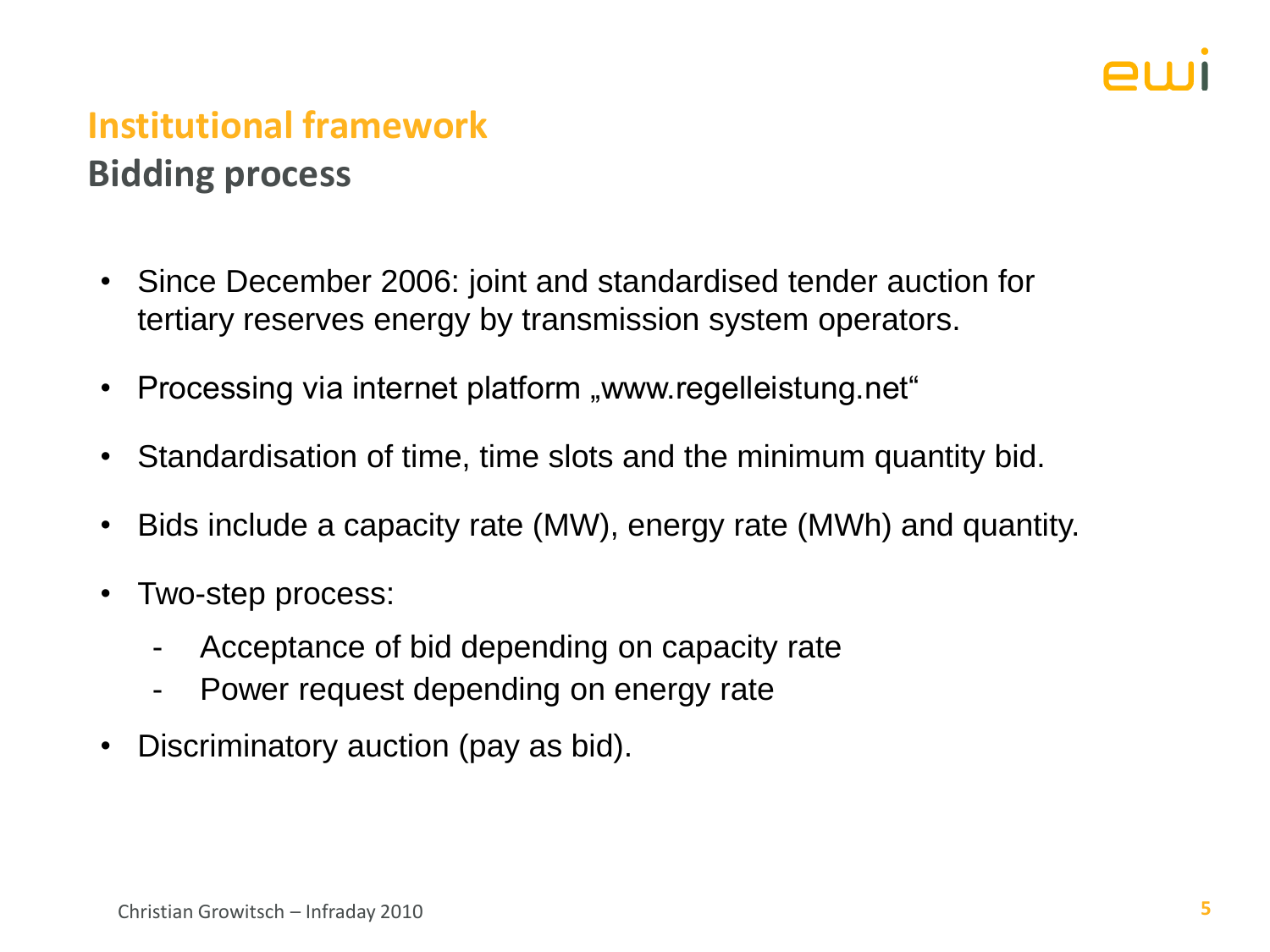

## **Institutional framework**

### **Market environment**

- The reserves market is preceding the wholesale spot market.
- Balancing energy suppliers can also participate in the wholesale market.
- There are four large and many small bidders in the balancing energy market.
- The large suppliers are vertically integrated (for the analysed period): generators and TSOs are affiliated.
- Foreign providers are almost irrelevant.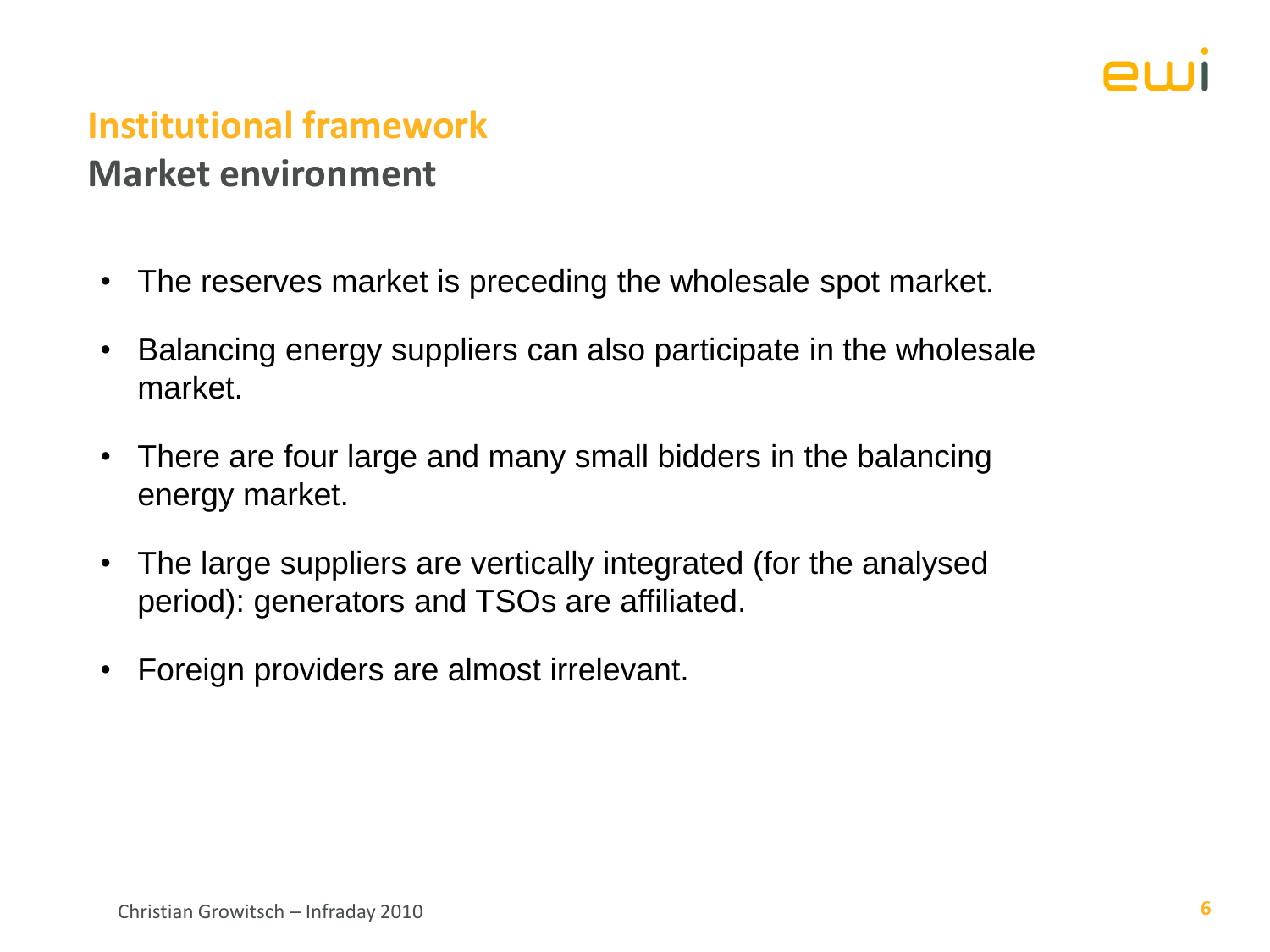

#### **Economic theory**

### **Market power − Definition**

- Market power = Ability to act independently of competitors
- Standard definition: Ability to realise prices above a competitive level.
- Standard benchmark: mark-up on marginal cost (Lerner Index)
- Legal definition in Germany: "Marktbeherrschung" (market dominance):
	- if a company has no or no significant competitor (§ 19 (2) Nr. 1 GWB)
	- if a company has a dominant market position (§ 19 (2) Nr. 2 GWB)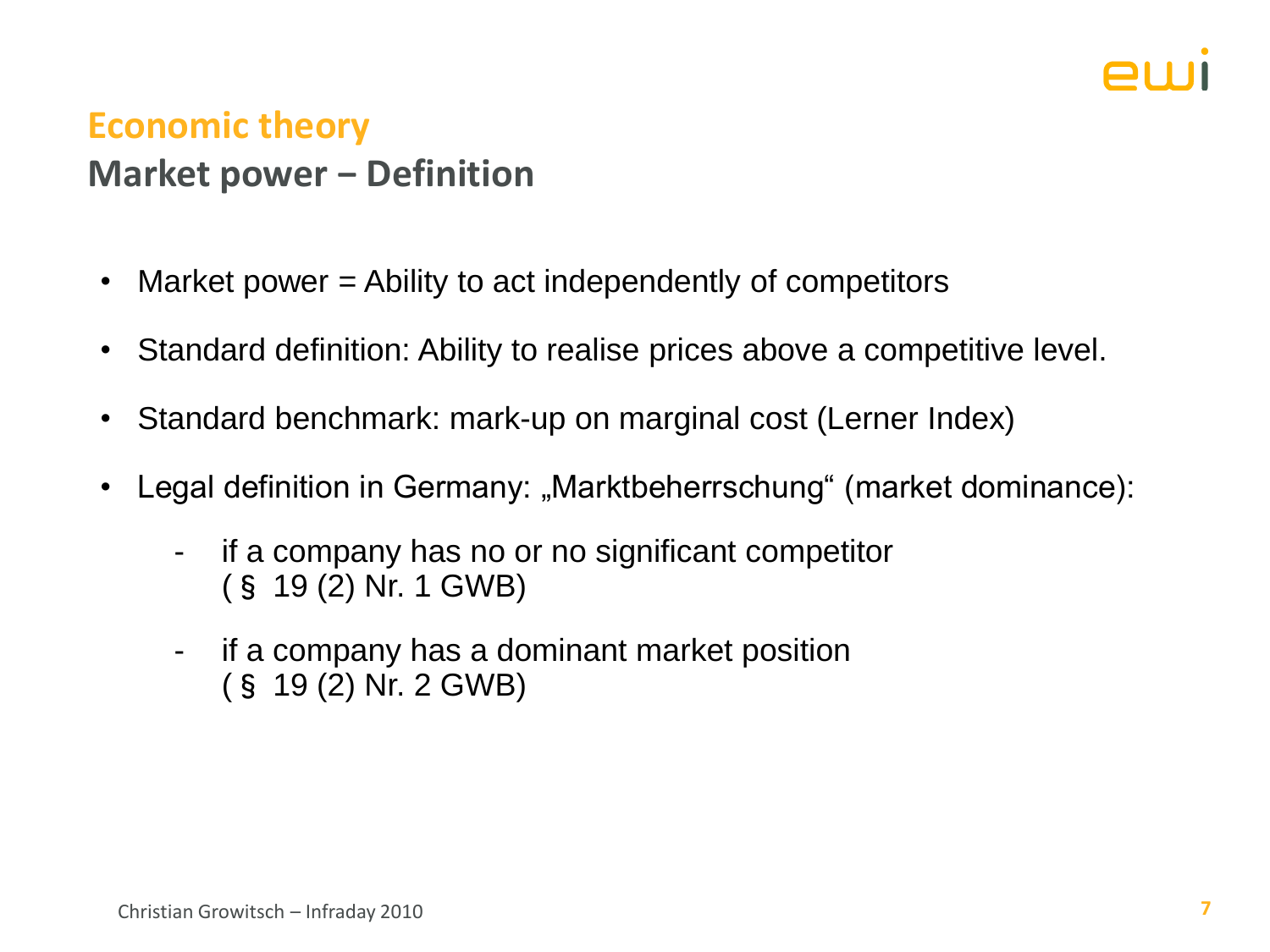

#### **Economic theory**

#### **Strategic considerations**

- Expected bidding behaviour of competitors on reserves market: expected stop out price.
- Marginal generation costs.
- Expected spot market price.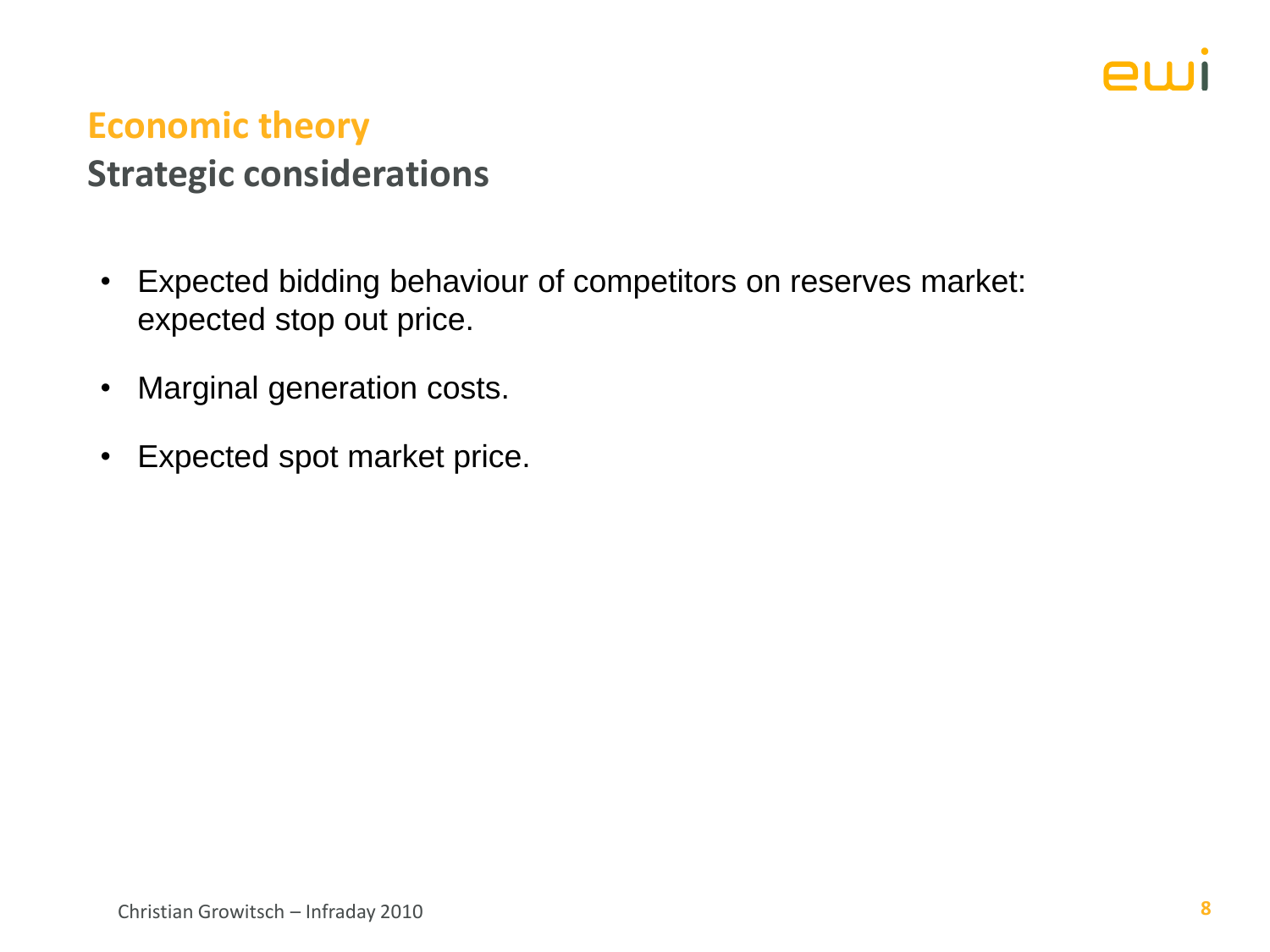

### **Empirical analysis Research focus**

- We concentrate on capacity rates
- Positive minutes reserve:
	- Per time slot / product annual average capacity demand: 1.1 Mio. MW
	- Per time slot / product annual average capacity called: 4,138 MWh (0.35%)
- Negative minutes reserves:
	- Per time slot / product annual average capacity demand: 0.73 Mio. MW
	- Per time slot / product annual average capacity called: 7,211 MWh (0.98%)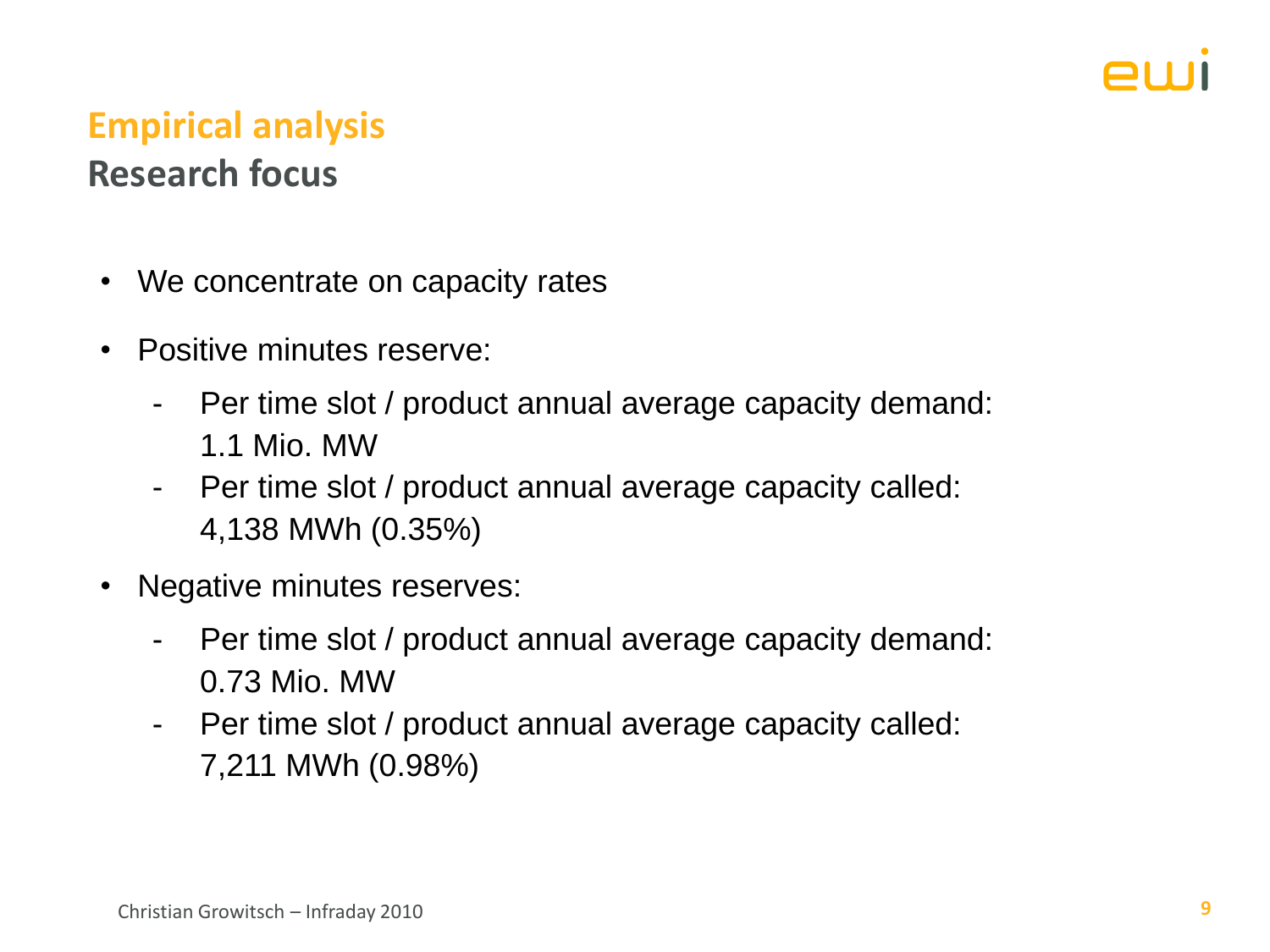

### **Empirical analysis Data**

- Complete data set for the year 2008
	- All individual bid functions (anonymised)
	- 12 products

(1 product is the capacity for a time slot of 4 hours: 6 x 4h positive minutes reserve, 6 x 4h negative minutes reserve)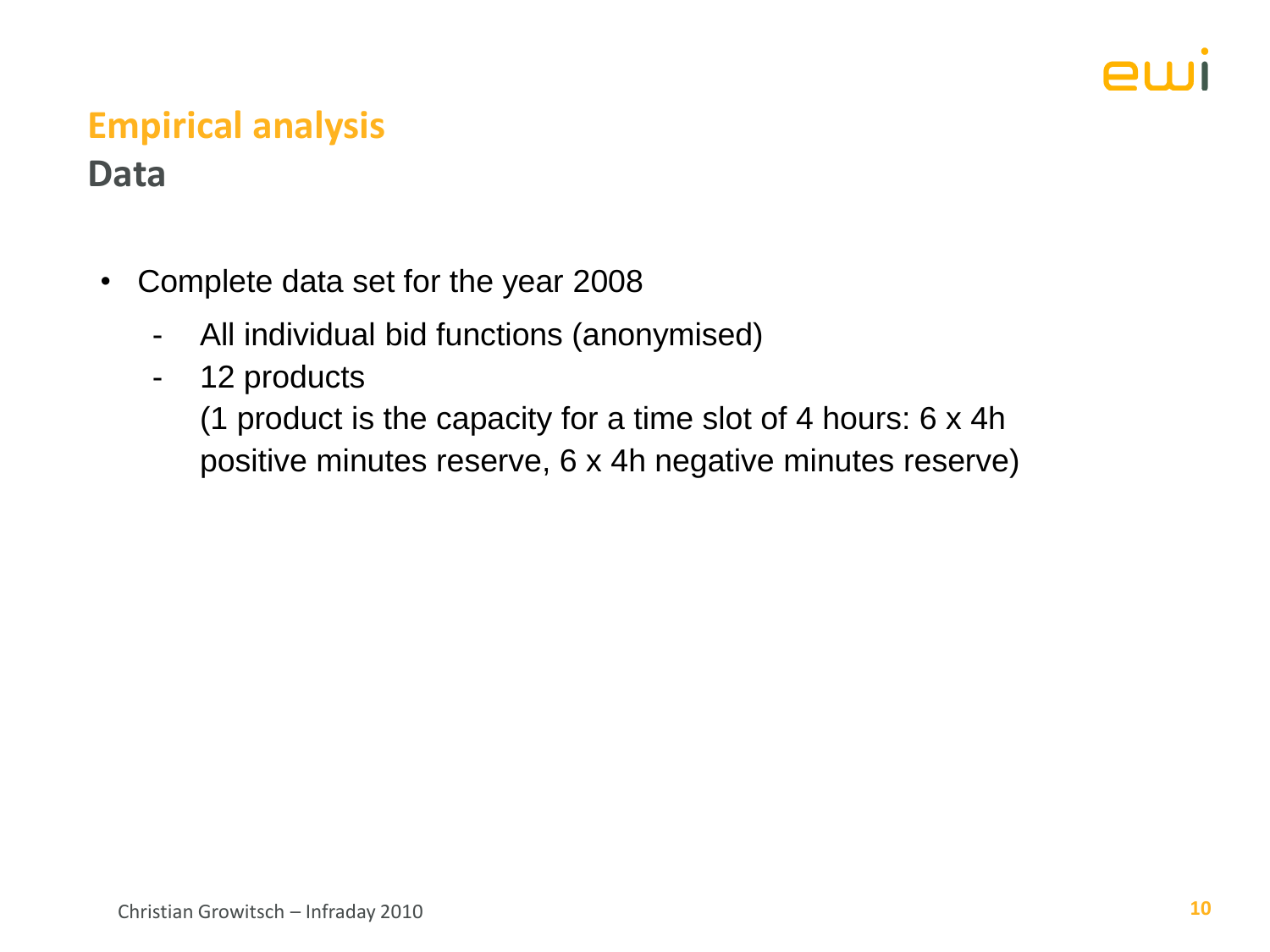### **Empirical analysis Descriptive statistics**

| <b>Product</b> | $\varnothing$ supply<br>(MW/day) | $\varnothing$ demand<br>(MW/day) | $\varnothing$ capacity rate<br>accepted | $\varnothing$ daily revenue |
|----------------|----------------------------------|----------------------------------|-----------------------------------------|-----------------------------|
|                | 3,459                            | 2,016                            | 28.58€                                  | 57,617€                     |
| $\overline{2}$ | 3,445                            | 2,021                            | 29.34 €                                 | 59,296€                     |
| 3              | 3,705                            | 1,981                            | 1.50 €                                  | 2,971 €                     |
| $\overline{4}$ | 3,757                            | 1,985                            | 1.39€                                   | 2,759€                      |
| 5              | 3,927                            | 1,980                            | 1.39€                                   | 2,752€                      |
| 6              | 3,879                            | 2,063                            | 1.96€                                   | 4,043€                      |
| $\overline{7}$ | 4,978                            | 3,249                            | $4.23 \in$                              | 13,743€                     |
| 8              | 4,939                            | 3,271                            | 12.85€                                  | 42,032 €                    |
| 9              | 5,016                            | 3,308                            | 40.34 €                                 | 133,444 €                   |
| 10             | 5,055                            | 3,309                            | 28.34 €                                 | 93,777 €                    |
| 11             | 5,055                            | 3,289                            | 29.46€                                  | 96,893€                     |
| 12             | 4,935                            | 3,279                            | 13.12 €                                 | 43,020 €                    |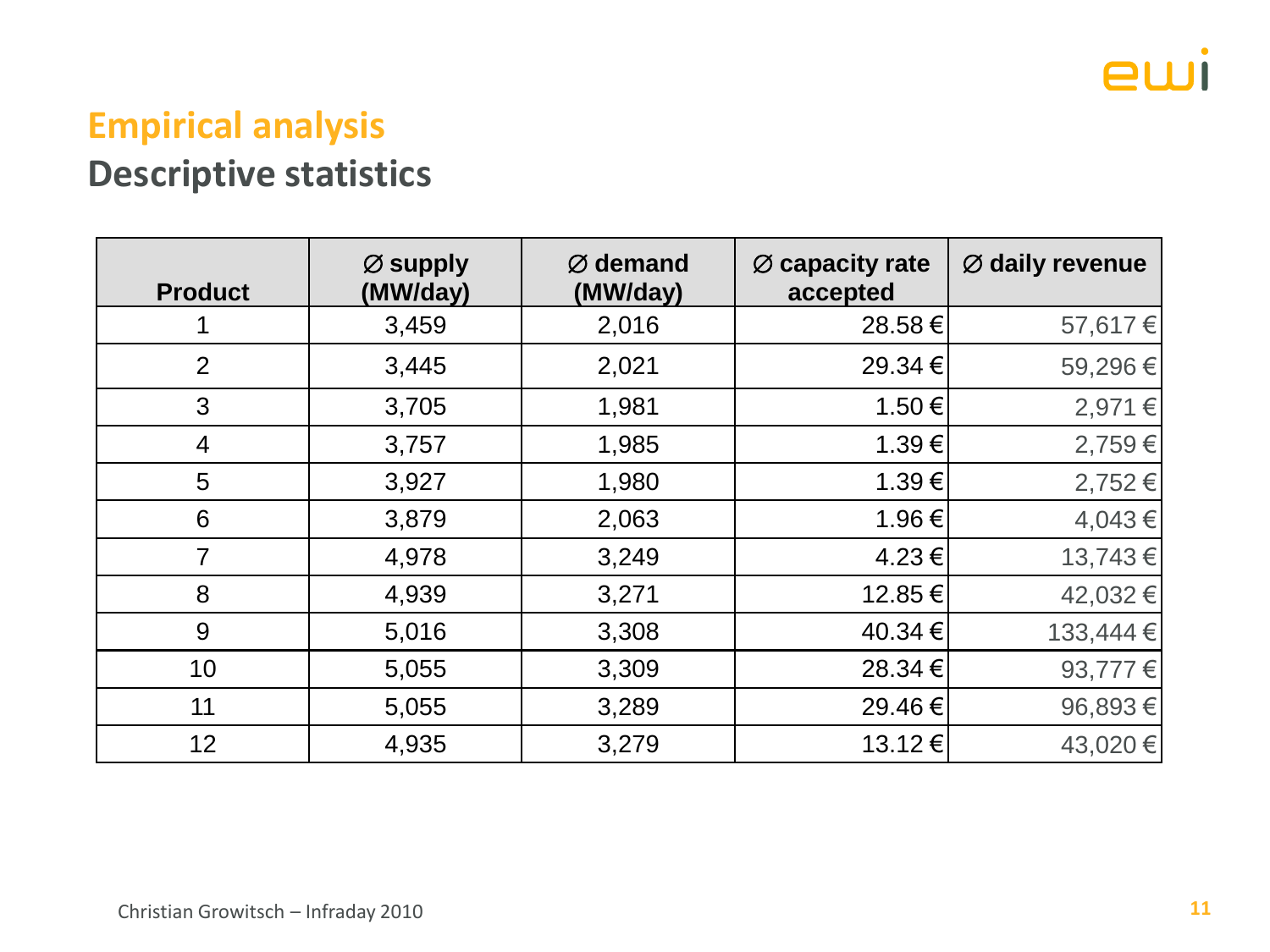# ewi

### **Empirical analysis Empirical strategy**

• Focus on market structure indicators



Twomey et al. (2005): A Review of the Monitoring of Market Power.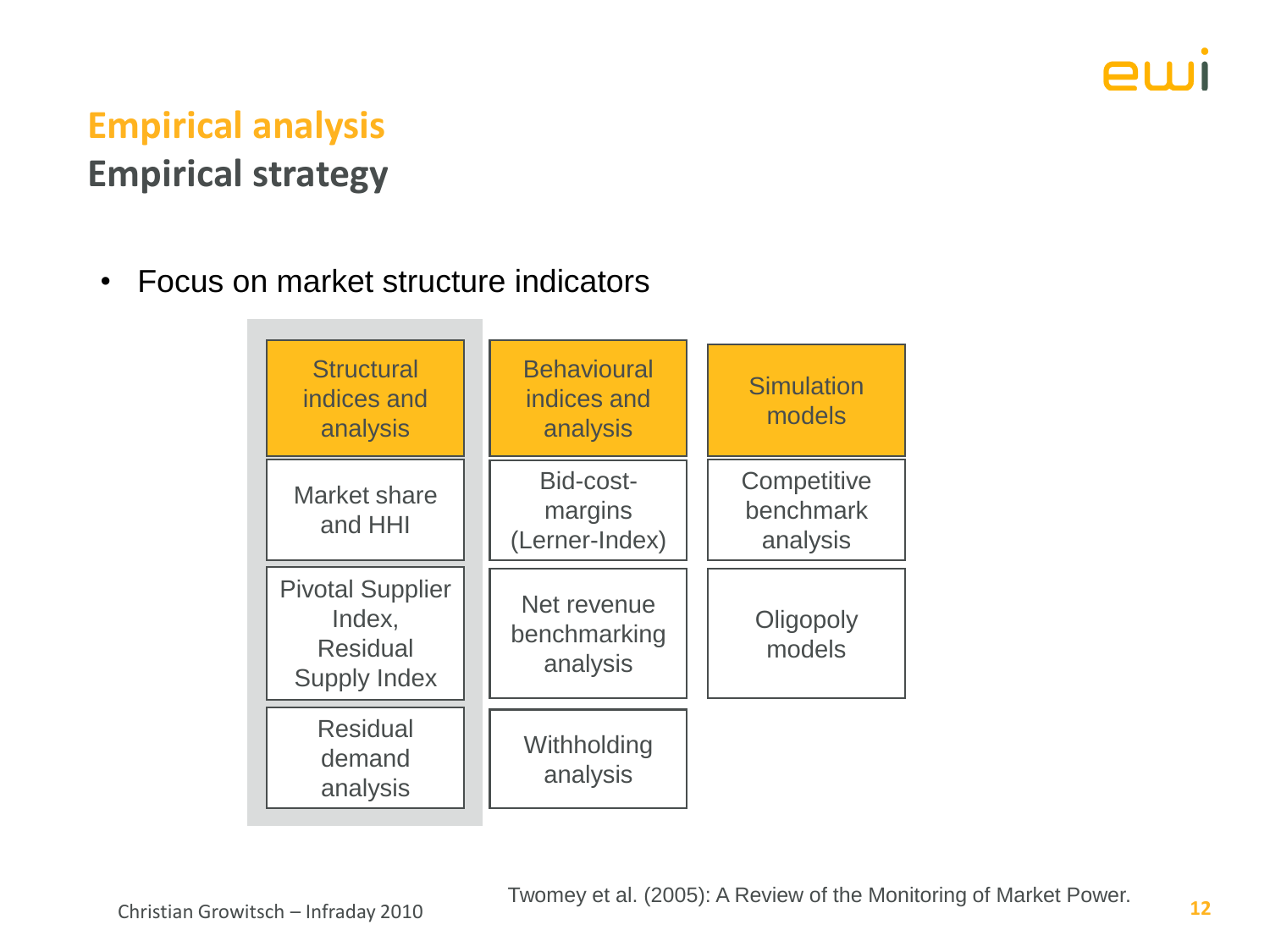# 81 I I

#### **Empirical analysis Market shares, overall**

• The largest bidder's market share exhibits 25%. According to German cartel law the largest three suppliers have a dominant market position.

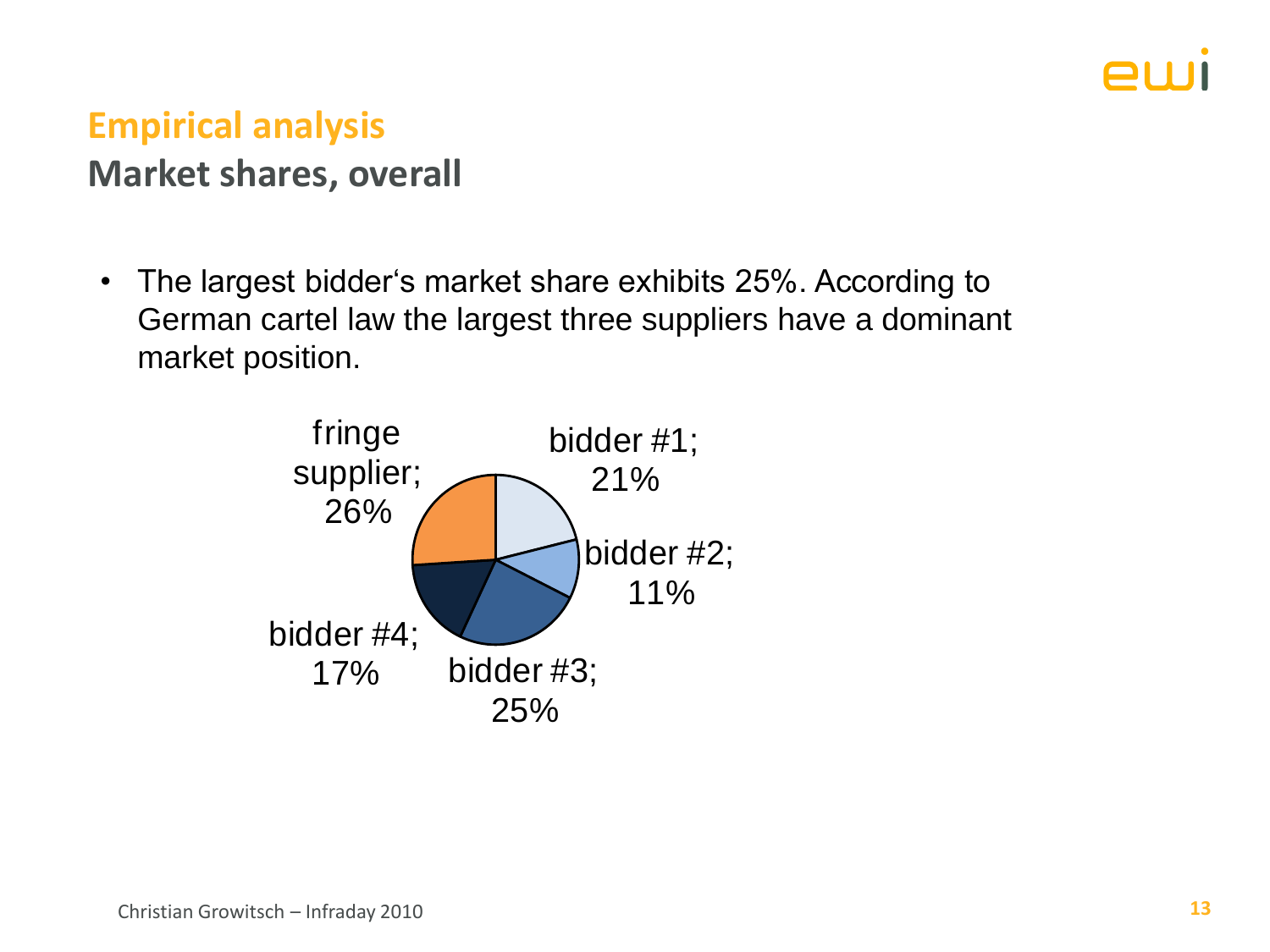

### **Empirical analysis Herfindahl-Hirschmann-Index**

• HHI (revenues) between 1,468 and 2,144 indicating market power due to US Merger Guideline (HHI > 1.800)

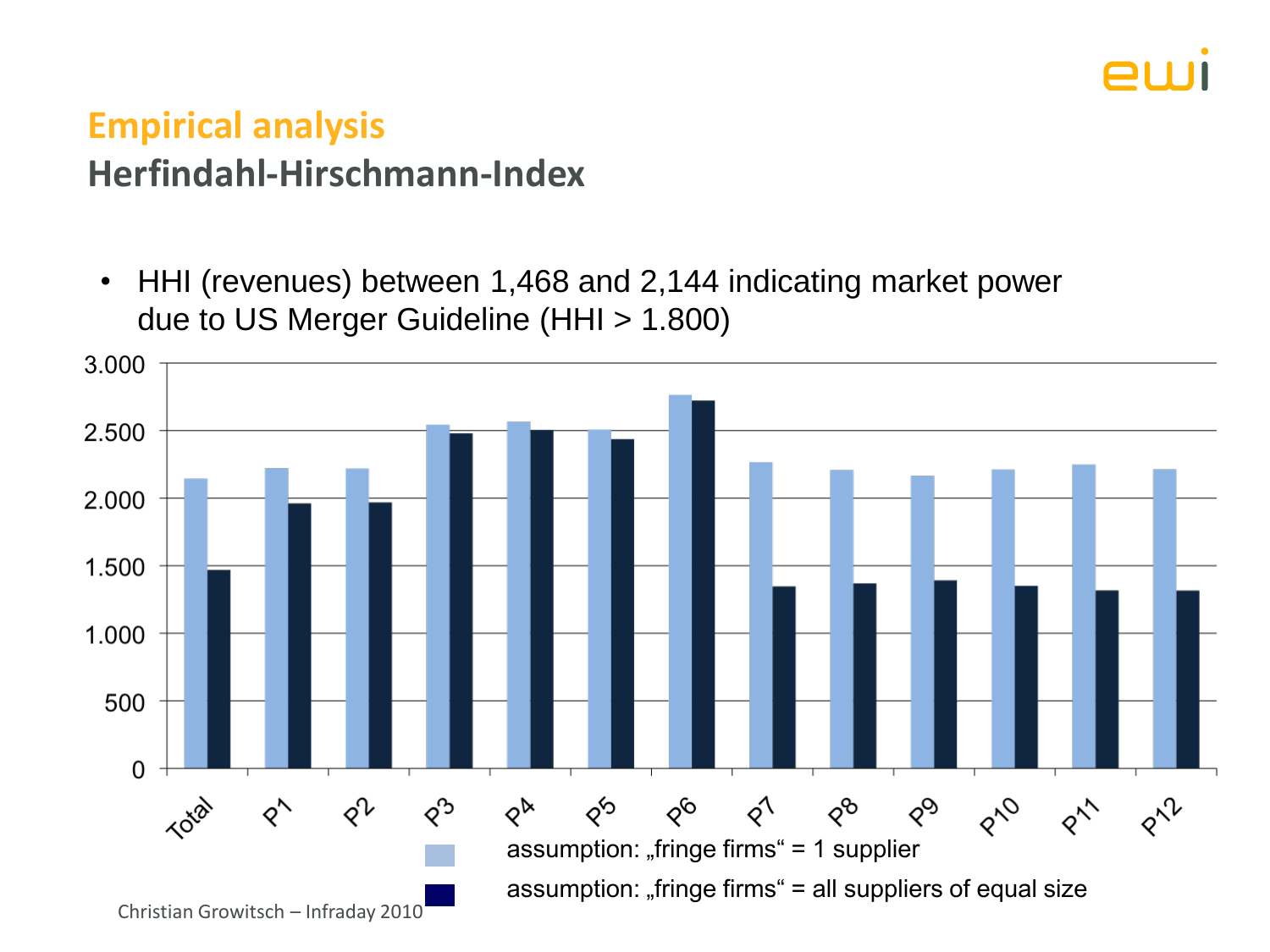## 21 1 11

## **Empirical analysis**

## **Pivotal Supplier Index & Residual Supply Index**

• Pivotal Supplier Index (PSI)

$$
O \text{ if : } C_{\text{tot}} - D_{\text{tot}} \geq C_{\text{i}}
$$
  
PSI = 1 if: C<sub>tot</sub> - D<sub>tot</sub> < C<sub>i</sub>

• Residual Supply Index (RSI)

 $\left| \text{RSI}_{i} \right| = \left( \text{C}_{\text{tot}} - \text{C}_{i} \right) / \text{D}_{\text{tot}}$ 

with  $C_{\text{tot}}$ : total capacity (supply) on the market  $C_i$ : capacity (supply) of bidder i  $D_{\text{tot}}$ : total demand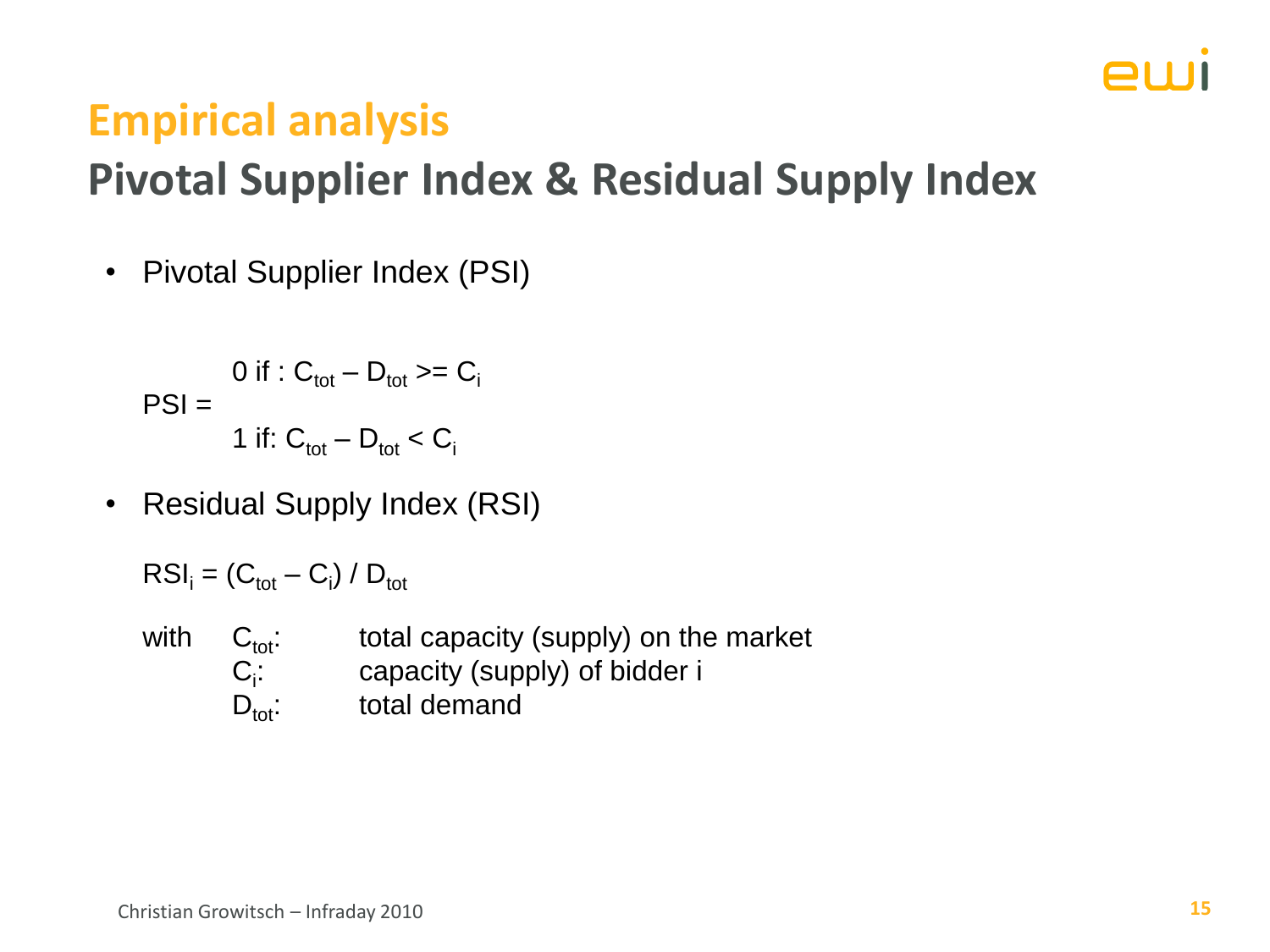

## **Empirical analysis Pivotal Supplier Index**

• Some suppliers seem to have price setting power for certain products (figures in percent of annual days, highlighted if > 5%)

|                 | <b>Anbieter 1</b> | <b>Anbieter 2</b> | <b>Anbieter 3</b> | <b>Anbieter 4</b> | <b>Fringe</b> |
|-----------------|-------------------|-------------------|-------------------|-------------------|---------------|
| P <sub>1</sub>  | 4.10%             | 2.19%             | 1.09%             | 12.02%            | 1.91%         |
| P <sub>2</sub>  | 5.19%             | 1.91%             | 0.27%             | 13.66%            | 2.46%         |
| P <sub>3</sub>  | 1.37%             | 0.82%             | 0.55%             | 0.82%             | 1.37%         |
| P <sub>4</sub>  | 1.37%             | 0.82%             | 0.82%             | 1.37%             | 1.37%         |
| P <sub>5</sub>  | 1.09%             | 0.82%             | 0.82%             | 0.82%             | 1.09%         |
| P <sub>6</sub>  | 1.91%             | 0.27%             | 0.27%             | 1.09%             | 1.09%         |
| P7              | 1.64%             | 0.55%             | 1.09%             | $0.00\%$          | 6.83%         |
| P <sub>8</sub>  | 0.27%             | 2.73%             | 0.82%             | $0.00\%$          | 4.37%         |
| P <sub>9</sub>  | 0.55%             | 7.10%             | 2.46%             | 0.27%             | 6.01%         |
| P <sub>10</sub> | 0.55%             | 3.28%             | 1.37%             | 0.27%             | 4.64%         |
| P <sub>11</sub> | 0.55%             | 1.91%             | 1.64%             | 0.27%             | 6.56%         |
| P <sub>12</sub> | 0.27%             | 3.01%             | 1.91%             | 0.00%             | 6.83%         |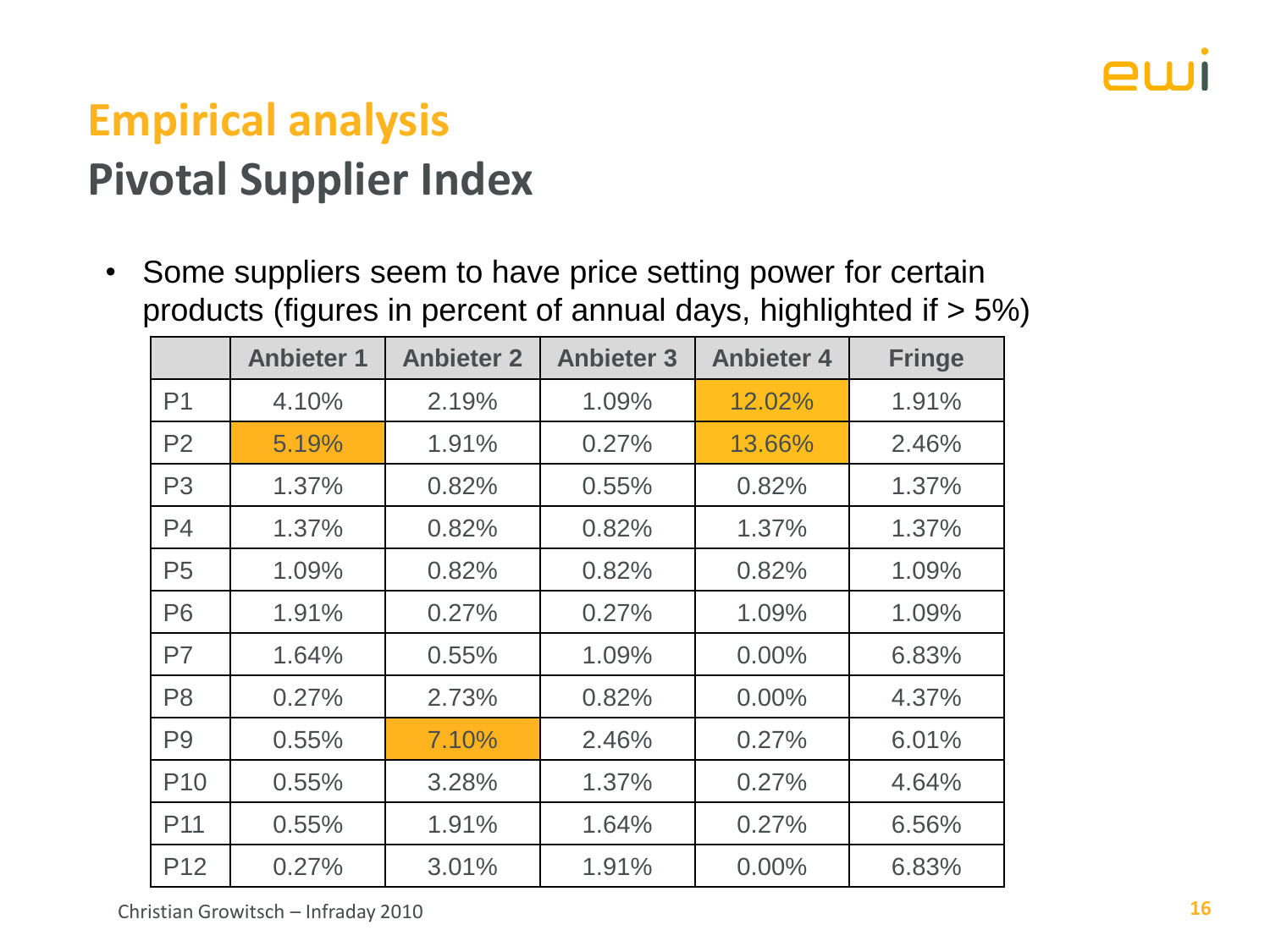

## **Empirical analysis Residual Supply Index**

• PSI results confirm RSI results

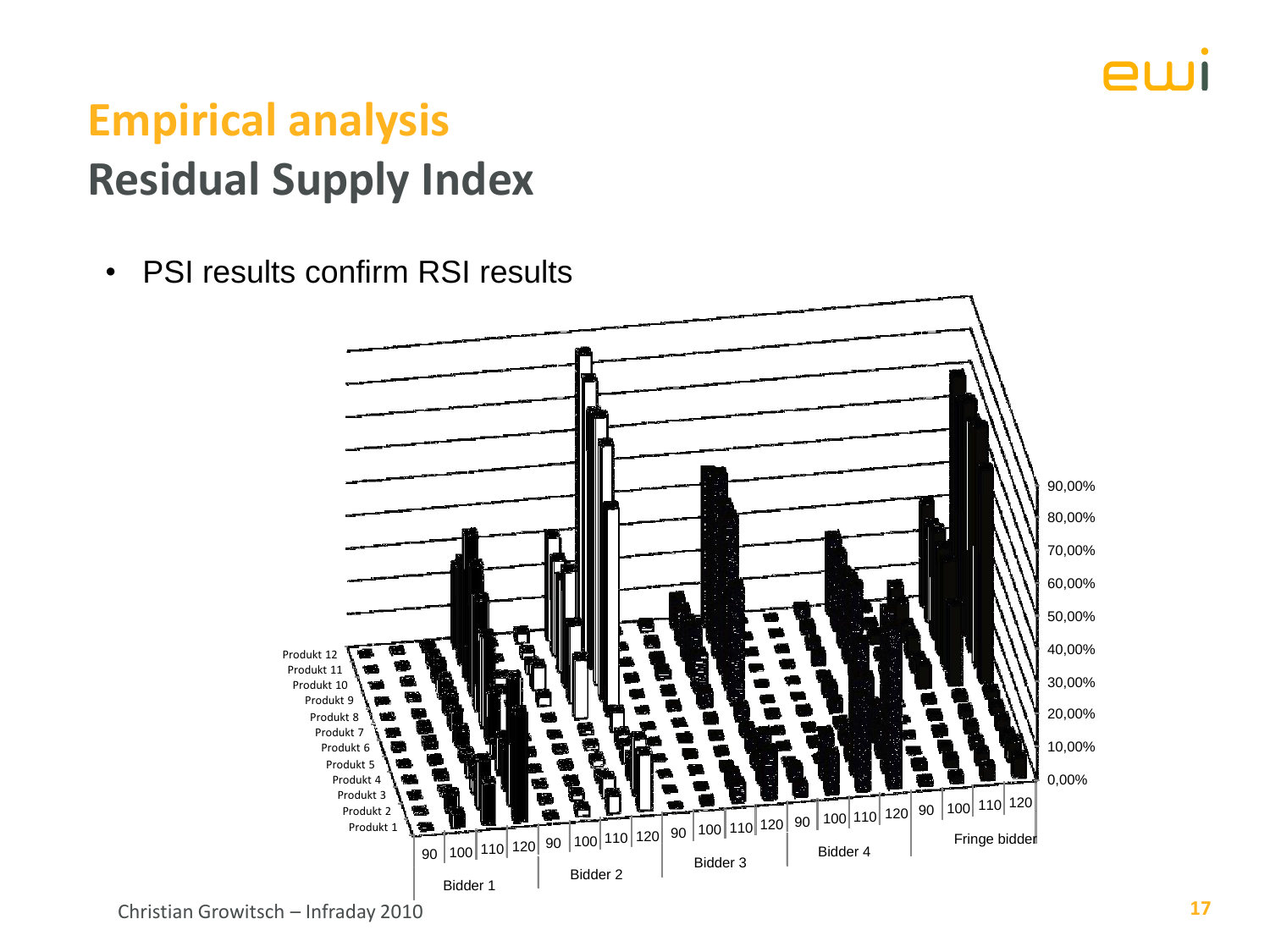

### **Empirical analysis Residual Demand Analysis**

- The residual demand is  $-$  for any price  $p -$  the difference between total demand and the competitors' realised supply.
- The more elastic the residual demand the lower the market power.

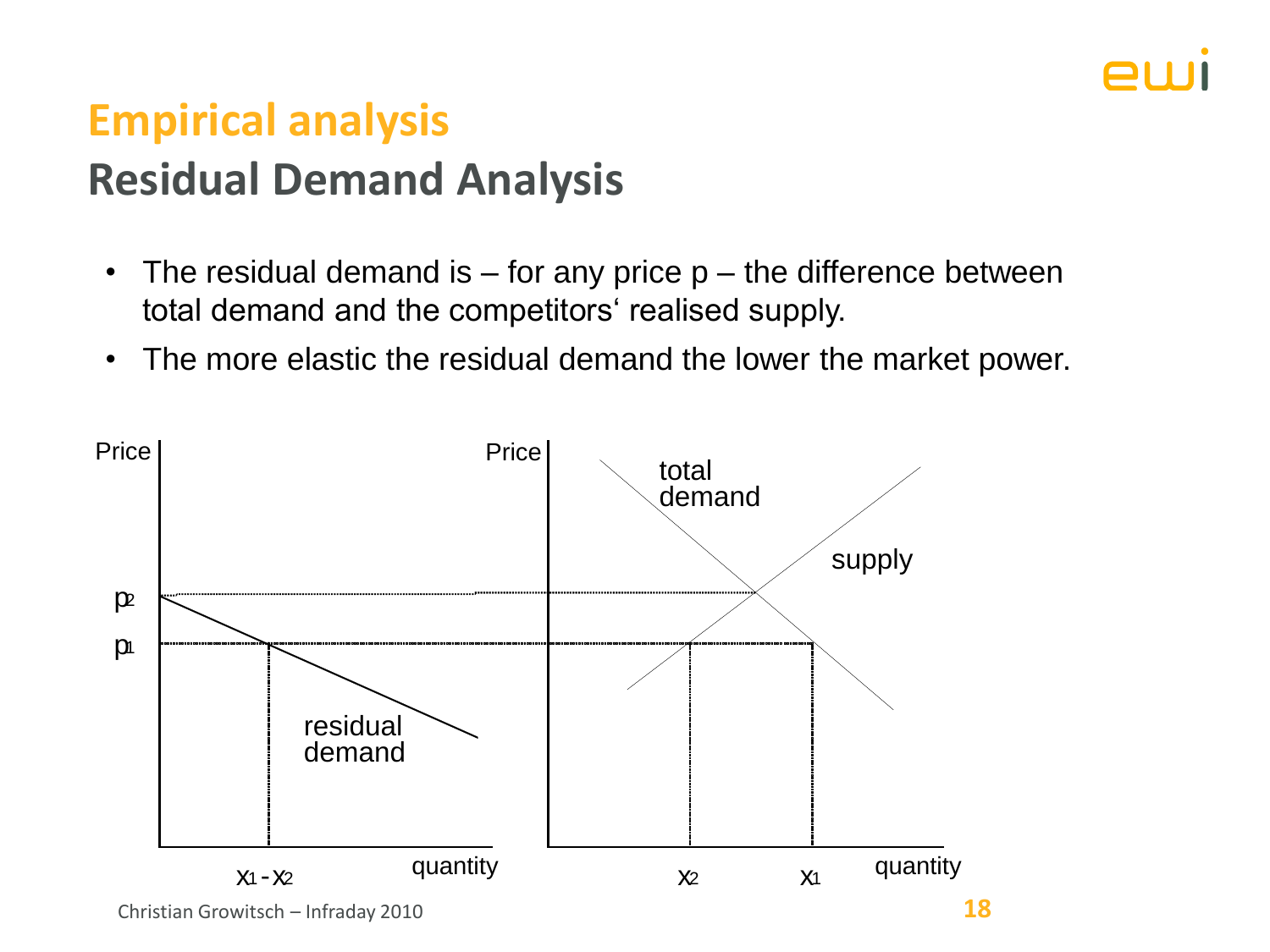

## **Empirical analysis Residual Demand Analysis**

• Empirical model:

$$
D_{res,i} = d_i + \beta_i p_i + \varepsilon_i
$$

- Residual demand and prices in logs
- No endogeneity bias due to perfectly inelastic demand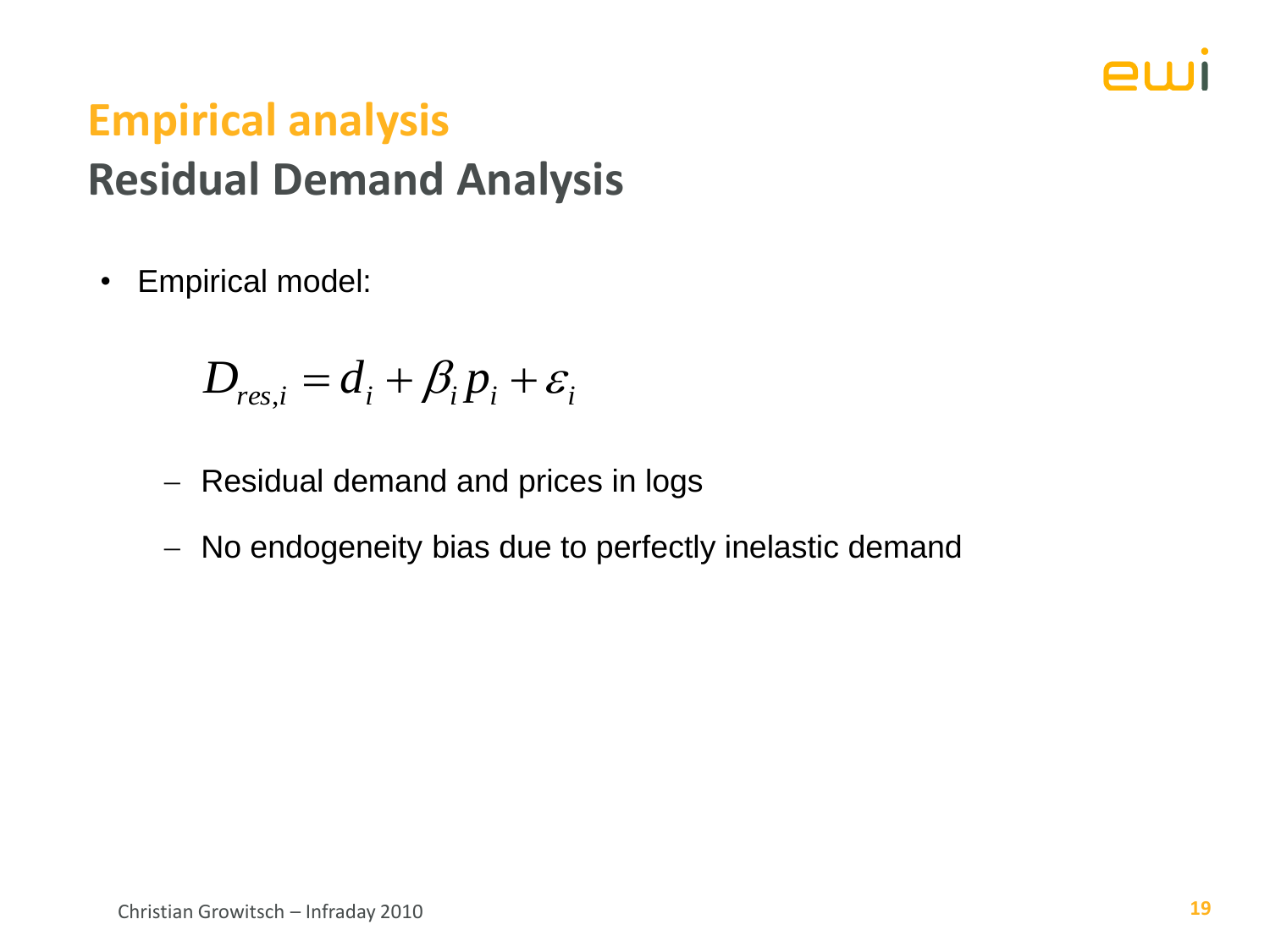

## **Empirical analysis Residual Demand Analysis**

• Bidder 1 / the fringe suppliers show the lowest elasticity of residual demand for the negative / positive minutes reserve products.

|                   | <b>Bidder 1</b> | <b>Bidder 2</b> | <b>Bidder 3</b> | <b>Bidder 4</b> | <b>Fringe</b> |
|-------------------|-----------------|-----------------|-----------------|-----------------|---------------|
| <b>Product 1</b>  | $-3.03$         | $-8.61$         | $-5.05$         | $-8.00$         | $-5.70$       |
| <b>Product 2</b>  | $-2.88$         | $-8.45$         | $-4.94$         | $-7.66$         | $-5.59$       |
| <b>Product 3</b>  | $-2.75$         | $-9.40$         | $-4.80$         | $-7.11$         | $-6.84$       |
| <b>Product 4</b>  | $-2.83$         | $-8.84$         | $-4.81$         | $-7.16$         | $-6.82$       |
| <b>Product 5</b>  | $-3.04$         | $-9.46$         | $-5.12$         | $-7.22$         | $-7.26$       |
| <b>Product 6</b>  | $-2.29$         | $-7.64$         | $-4.23$         | $-6.20$         | $-6.59$       |
| <b>Product 7</b>  | $-3.49$         | $-6.64$         | $-4.58$         | $-5.18$         | $-3.16$       |
| <b>Product 8</b>  | $-4.49$         | $-8.08$         | $-5.11$         | $-6.15$         | $-3.72$       |
| <b>Product 9</b>  | $-4.39$         | $-7.63$         | $-4.94$         | $-6.22$         | $-3.61$       |
| <b>Product 10</b> | $-4.42$         | $-8.21$         | $-4.98$         | $-6.33$         | $-3.55$       |
| <b>Product 11</b> | $-4.47$         | $-7.48$         | $-4.74$         | $-5.96$         | $-3.34$       |
| <b>Product 12</b> | $-4.22$         | $-6.81$         | $-4.72$         | $-5.41$         | $-3.22$       |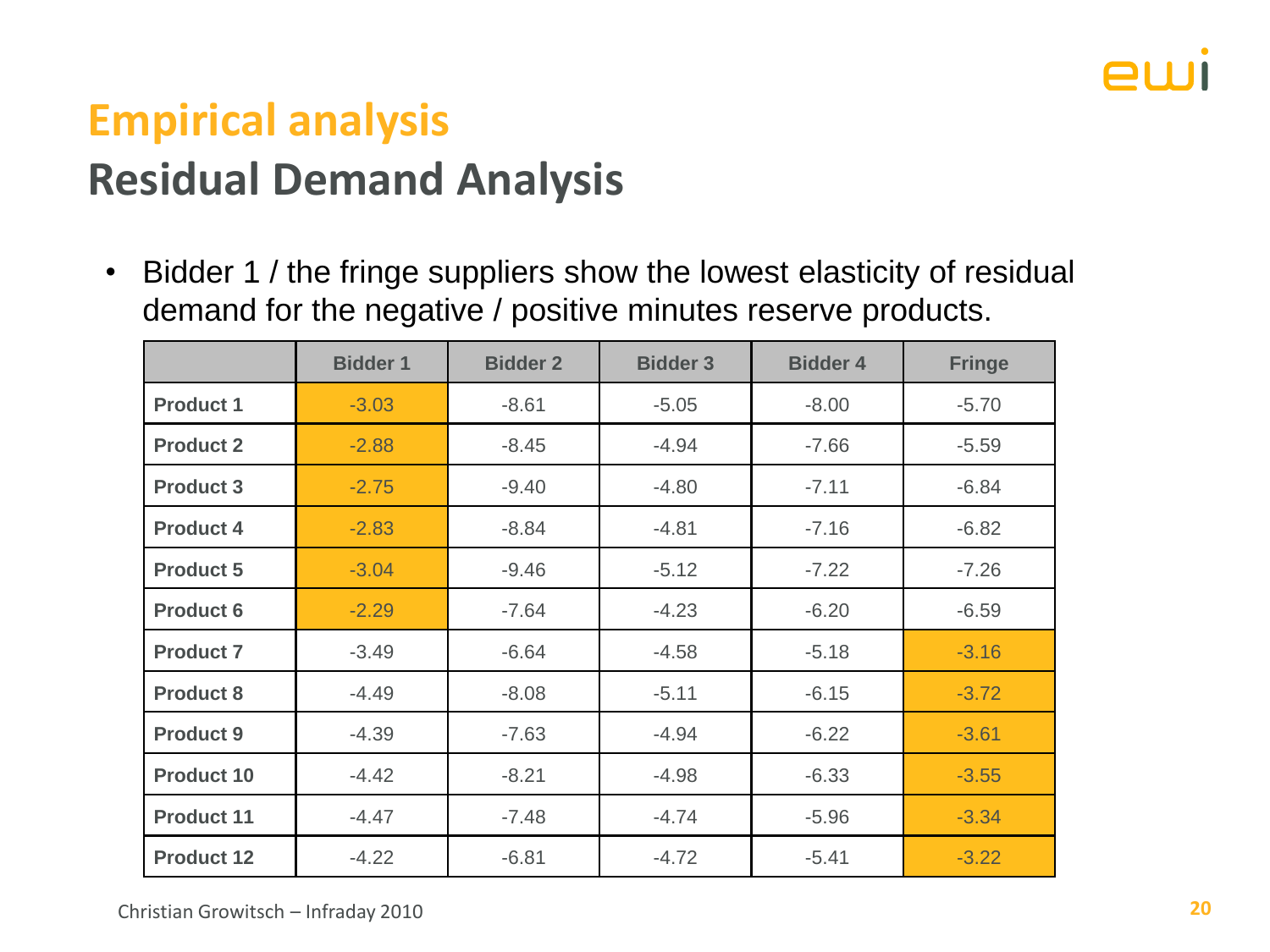

### **Conclusions**

- Different methods of market share and market power analysis cannot prove specific market power
- There is a tight oligopoly with joint market dominance
- Large suppliers seem to realise higher average revenues than the fringe suppliers.
- Abuse of market power difficult to prove since we lack a competitive benchmark.
- Further analyses necessary.